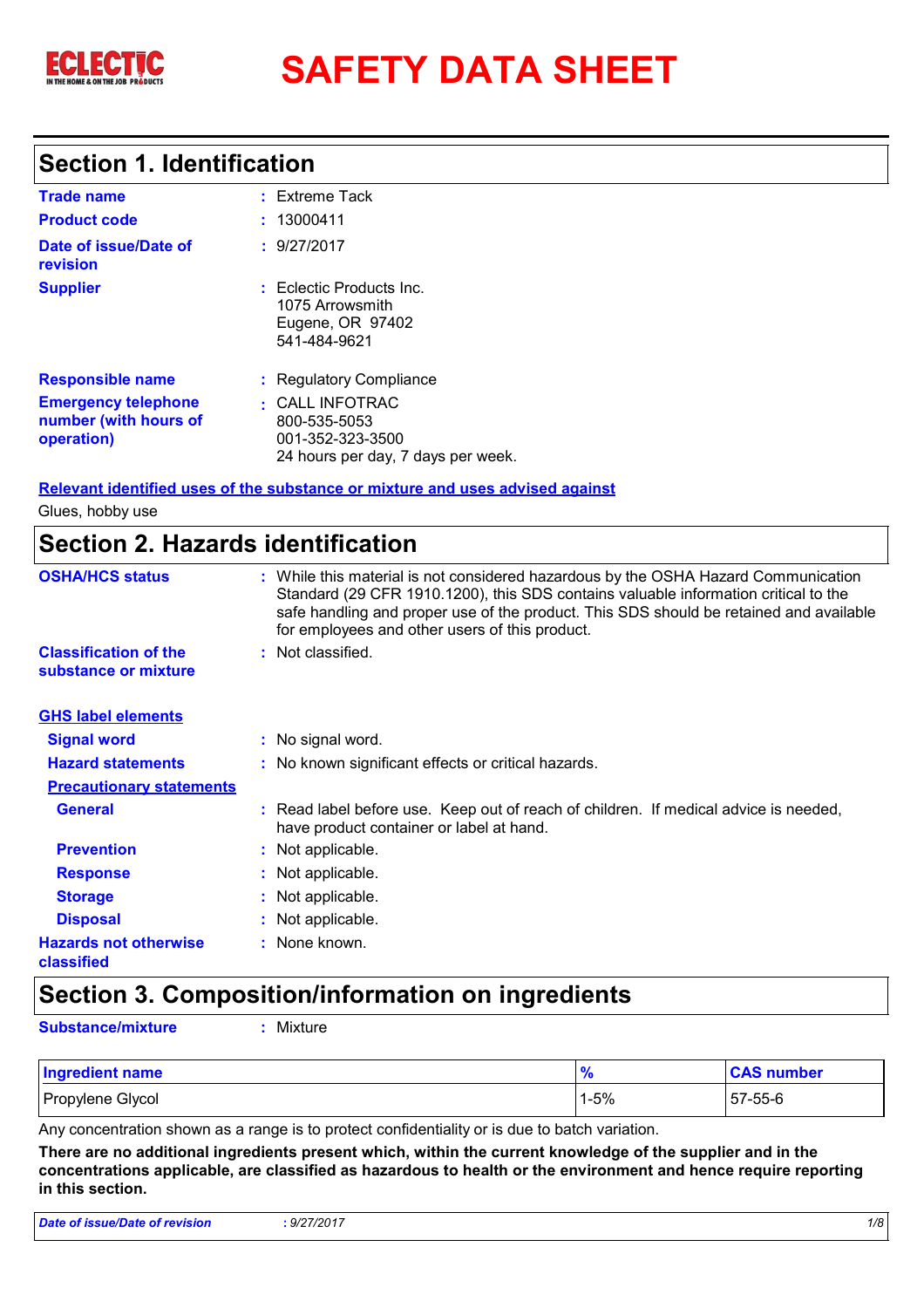# **Section 3. Composition/information on ingredients**

**Occupational exposure limits, if available, are listed in Section 8.**

### **Section 4. First aid measures**

|                     | <b>Description of necessary first aid measures</b>                                                                                                                                                                                                                                                                                                     |
|---------------------|--------------------------------------------------------------------------------------------------------------------------------------------------------------------------------------------------------------------------------------------------------------------------------------------------------------------------------------------------------|
| <b>Eye contact</b>  | : Immediately flush eyes with plenty of water, occasionally lifting the upper and lower<br>eyelids. Check for and remove any contact lenses. Get medical attention if irritation<br>occurs.                                                                                                                                                            |
| <b>Inhalation</b>   | : Remove person to fresh air and keep at rest in a position comfortable for breathing.<br>Get medical attention if symptoms occur.                                                                                                                                                                                                                     |
| <b>Skin contact</b> | : Flush contaminated skin with plenty of water. Remove contaminated clothing and<br>shoes. Get medical attention if symptoms occur.                                                                                                                                                                                                                    |
| <b>Ingestion</b>    | : Wash out mouth with water. Remove person to fresh air and keep at rest in a position<br>comfortable for breathing. If material has been swallowed and the exposed person is<br>conscious, give small quantities of water to drink. Do not induce vomiting unless<br>directed to do so by medical personnel. Get medical attention if symptoms occur. |

#### **Most important symptoms/effects, acute and delayed**

| <b>Potential acute health effects</b> |                                                                                     |  |
|---------------------------------------|-------------------------------------------------------------------------------------|--|
| Eye contact                           | : No known significant effects or critical hazards.                                 |  |
| <b>Inhalation</b>                     | : No known significant effects or critical hazards.                                 |  |
| <b>Skin contact</b>                   | : No known significant effects or critical hazards.                                 |  |
| <b>Ingestion</b>                      | : No known significant effects or critical hazards.                                 |  |
| <b>Over-exposure signs/symptoms</b>   |                                                                                     |  |
| Eye contact                           | : No specific data.                                                                 |  |
| <b>Inhalation</b>                     | : No specific data.                                                                 |  |
| <b>Skin contact</b>                   | : No specific data.                                                                 |  |
| <b>Ingestion</b>                      | : No specific data.                                                                 |  |
|                                       |                                                                                     |  |
|                                       | Indication of immediate medical attention and special treatment needed if necessary |  |

| <b>Notes to physician</b>         | <u>Martin of Millionial Montan alleged and any opening the american contact</u><br>: Treat symptomatically. Contact poison treatment specialist immediately if large<br>quantities have been ingested or inhaled. |
|-----------------------------------|-------------------------------------------------------------------------------------------------------------------------------------------------------------------------------------------------------------------|
| <b>Specific treatments</b>        | : No specific treatment.                                                                                                                                                                                          |
| <b>Protection of first-aiders</b> | : No action shall be taken involving any personal risk or without suitable training.                                                                                                                              |

#### **See toxicological information (Section 11)**

### **Section 5. Fire-fighting measures**

| <b>Extinguishing media</b>                           |                                                                                                  |
|------------------------------------------------------|--------------------------------------------------------------------------------------------------|
| <b>Suitable extinguishing</b><br>media               | : Use an extinguishing agent suitable for the surrounding fire.                                  |
| <b>Unsuitable extinguishing</b><br>media             | $:$ None known.                                                                                  |
| <b>Specific hazards arising</b><br>from the chemical | : In a fire or if heated, a pressure increase will occur and the container may burst.            |
| <b>Hazardous thermal</b><br>decomposition products   | Decomposition products may include the following materials:<br>carbon dioxide<br>carbon monoxide |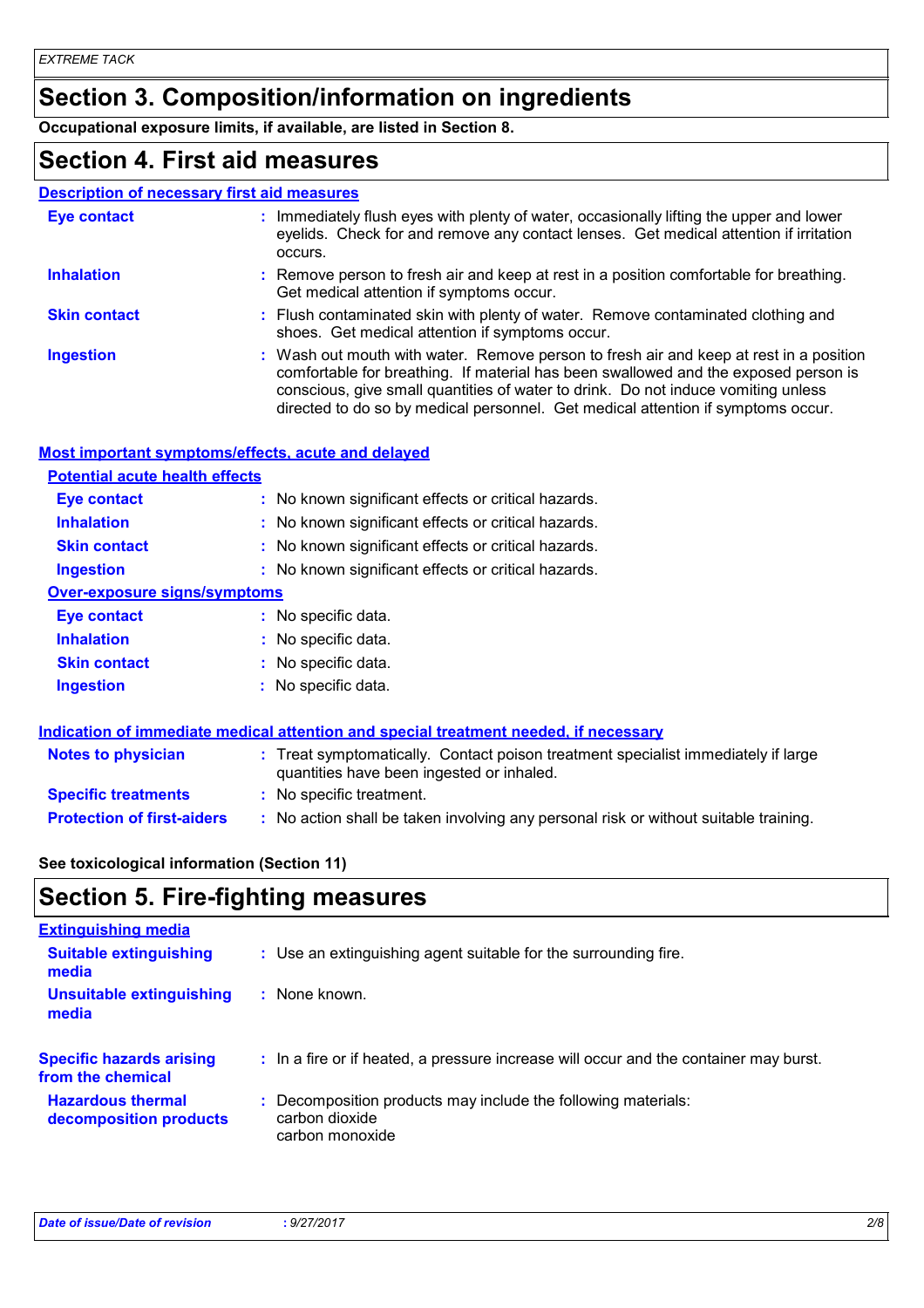# **Section 5. Fire-fighting measures**

| <b>Special protective actions</b><br>for fire-fighters   | : Promptly isolate the scene by removing all persons from the vicinity of the incident if<br>there is a fire. No action shall be taken involving any personal risk or without suitable<br>training. |
|----------------------------------------------------------|-----------------------------------------------------------------------------------------------------------------------------------------------------------------------------------------------------|
| <b>Special protective</b><br>equipment for fire-fighters | : Fire-fighters should wear appropriate protective equipment and self-contained breathing<br>apparatus (SCBA) with a full face-piece operated in positive pressure mode.                            |

### **equipment for fire-fighters**

# **Section 6. Accidental release measures**

|                                                              | Personal precautions, protective equipment and emergency procedures                                                                                                                                                                                                                                                                                                                                                                                                                                                                                                                      |
|--------------------------------------------------------------|------------------------------------------------------------------------------------------------------------------------------------------------------------------------------------------------------------------------------------------------------------------------------------------------------------------------------------------------------------------------------------------------------------------------------------------------------------------------------------------------------------------------------------------------------------------------------------------|
| For non-emergency<br>personnel                               | : No action shall be taken involving any personal risk or without suitable training.<br>Evacuate surrounding areas. Keep unnecessary and unprotected personnel from<br>entering. Do not touch or walk through spilled material. Put on appropriate personal<br>protective equipment.                                                                                                                                                                                                                                                                                                     |
| For emergency responders :                                   | If specialised clothing is required to deal with the spillage, take note of any information<br>in Section 8 on suitable and unsuitable materials. See also the information in "For non-<br>emergency personnel".                                                                                                                                                                                                                                                                                                                                                                         |
| <b>Environmental precautions</b>                             | : Avoid dispersal of spilled material and runoff and contact with soil, waterways, drains<br>and sewers. Inform the relevant authorities if the product has caused environmental<br>pollution (sewers, waterways, soil or air).                                                                                                                                                                                                                                                                                                                                                          |
| <b>Methods and materials for containment and cleaning up</b> |                                                                                                                                                                                                                                                                                                                                                                                                                                                                                                                                                                                          |
| <b>Small spill</b>                                           | : Stop leak if without risk. Move containers from spill area. Dilute with water and mop up<br>if water-soluble. Alternatively, or if water-insoluble, absorb with an inert dry material and<br>place in an appropriate waste disposal container. Dispose of via a licensed waste<br>disposal contractor.                                                                                                                                                                                                                                                                                 |
| <b>Large spill</b>                                           | Stop leak if without risk. Move containers from spill area. Prevent entry into sewers,<br>water courses, basements or confined areas. Wash spillages into an effluent treatment<br>plant or proceed as follows. Contain and collect spillage with non-combustible,<br>absorbent material e.g. sand, earth, vermiculite or diatomaceous earth and place in<br>container for disposal according to local regulations (see Section 13). Dispose of via a<br>licensed waste disposal contractor. Note: see Section 1 for emergency contact<br>information and Section 13 for waste disposal. |
|                                                              |                                                                                                                                                                                                                                                                                                                                                                                                                                                                                                                                                                                          |

### **Section 7. Handling and storage**

#### **Precautions for safe handling**

| <b>Protective measures</b><br><b>Advice on general</b><br>occupational hygiene   | : Put on appropriate personal protective equipment (see Section 8).<br>Eating, drinking and smoking should be prohibited in areas where this material is<br>handled, stored and processed. Workers should wash hands and face before eating,<br>drinking and smoking. Remove contaminated clothing and protective equipment before<br>entering eating areas. See also Section 8 for additional information on hygiene<br>measures.                                                                          |
|----------------------------------------------------------------------------------|-------------------------------------------------------------------------------------------------------------------------------------------------------------------------------------------------------------------------------------------------------------------------------------------------------------------------------------------------------------------------------------------------------------------------------------------------------------------------------------------------------------|
| <b>Conditions for safe storage,</b><br>including any<br><b>incompatibilities</b> | Store in accordance with local regulations. Store in original container protected from<br>direct sunlight in a dry, cool and well-ventilated area, away from incompatible materials<br>(see Section 10) and food and drink. Keep container tightly closed and sealed until<br>ready for use. Containers that have been opened must be carefully resealed and kept<br>upright to prevent leakage. Do not store in unlabeled containers. Use appropriate<br>containment to avoid environmental contamination. |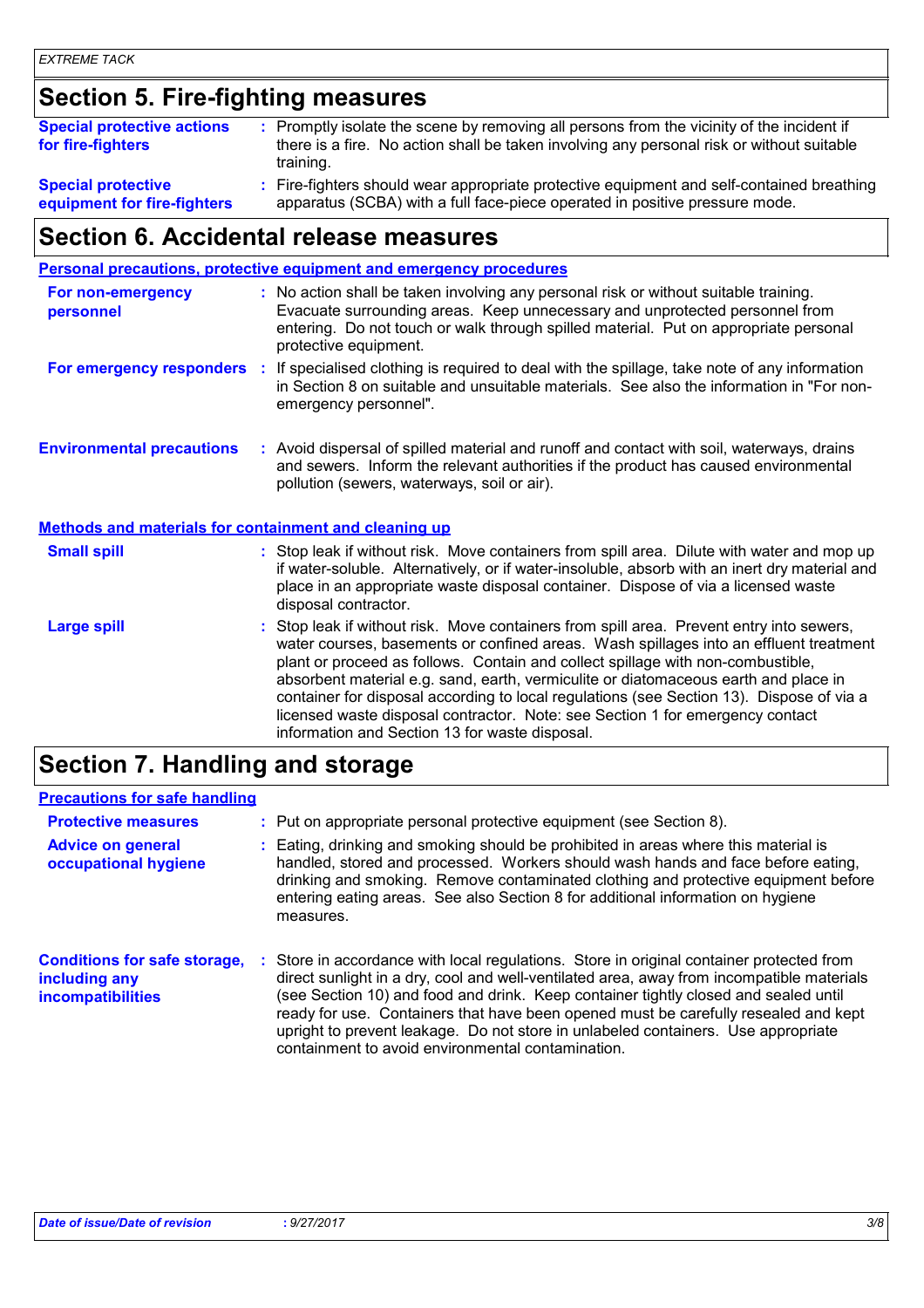# **Section 8. Exposure controls/personal protection**

#### **Control parameters**

#### **Occupational exposure limits**

| <b>Ingredient name</b>                            | <b>Exposure limits</b>                                                                                                                                                                                                                                                                                                                                                                            |
|---------------------------------------------------|---------------------------------------------------------------------------------------------------------------------------------------------------------------------------------------------------------------------------------------------------------------------------------------------------------------------------------------------------------------------------------------------------|
| Propylene Glycol                                  | AIHA WEEL (United States, 10/2011). Notes: 2004 Revised Document<br>TWA: 10 mg/m $\hat{A}^3$ 8 hours.                                                                                                                                                                                                                                                                                             |
| <b>Appropriate engineering</b><br><b>controls</b> | : Good general ventilation should be sufficient to control worker exposure to airborne<br>contaminants.                                                                                                                                                                                                                                                                                           |
| <b>Environmental exposure</b><br><b>controls</b>  | : Emissions from ventilation or work process equipment should be checked to ensure<br>they comply with the requirements of environmental protection legislation. In some<br>cases, fume scrubbers, filters or engineering modifications to the process equipment<br>will be necessary to reduce emissions to acceptable levels.                                                                   |
| <b>Individual protection measures</b>             |                                                                                                                                                                                                                                                                                                                                                                                                   |
| <b>Hygiene measures</b>                           | : Wash hands, forearms and face thoroughly after handling chemical products, before<br>eating, smoking and using the lavatory and at the end of the working period.<br>Appropriate techniques should be used to remove potentially contaminated clothing.<br>Wash contaminated clothing before reusing. Ensure that eyewash stations and safety<br>showers are close to the workstation location. |
| <b>Eye/face protection</b>                        | Safety eyewear complying with an approved standard should be used when a risk<br>assessment indicates this is necessary to avoid exposure to liquid splashes, mists,<br>gases or dusts. If contact is possible, the following protection should be worn, unless<br>the assessment indicates a higher degree of protection: safety glasses with side-<br>shields.                                  |
| <b>Skin protection</b>                            |                                                                                                                                                                                                                                                                                                                                                                                                   |
| <b>Hand protection</b>                            | : Chemical-resistant, impervious gloves complying with an approved standard should be<br>worn at all times when handling chemical products if a risk assessment indicates this is<br>necessary.                                                                                                                                                                                                   |
| <b>Body protection</b>                            | : Personal protective equipment for the body should be selected based on the task being<br>performed and the risks involved and should be approved by a specialist before<br>handling this product.                                                                                                                                                                                               |
| <b>Other skin protection</b>                      | : Appropriate footwear and any additional skin protection measures should be selected<br>based on the task being performed and the risks involved and should be approved by a<br>specialist before handling this product.                                                                                                                                                                         |
| <b>Respiratory protection</b>                     | Use a properly fitted, air-purifying or air-fed respirator complying with an approved<br>standard if a risk assessment indicates this is necessary. Respirator selection must be<br>based on known or anticipated exposure levels, the hazards of the product and the safe<br>working limits of the selected respirator.                                                                          |

# **Section 9. Physical and chemical properties**

| <b>Appearance</b>                               |                                            |
|-------------------------------------------------|--------------------------------------------|
| <b>Physical state</b>                           | : Liquid. [Paste.]                         |
| <b>Color</b>                                    | $:$ Clear to Hazy                          |
| <b>Odor</b>                                     | : Slight Ammonia.                          |
| pH                                              | $: 8.2 \text{ to } 8.8$                    |
| <b>Boiling point</b>                            | : $>100^{\circ}$ C ( $>212^{\circ}$ F)     |
| <b>Flash point</b>                              | : Closed cup: Not applicable. [ASTM D3828] |
| <b>Flammability</b>                             | $:$ Not available.                         |
| <b>Evaporation rate</b>                         | $:$ <1 (ether (anhydrous) = 1)             |
| Lower and upper explosive<br>(flammable) limits | : Not available.                           |
|                                                 |                                            |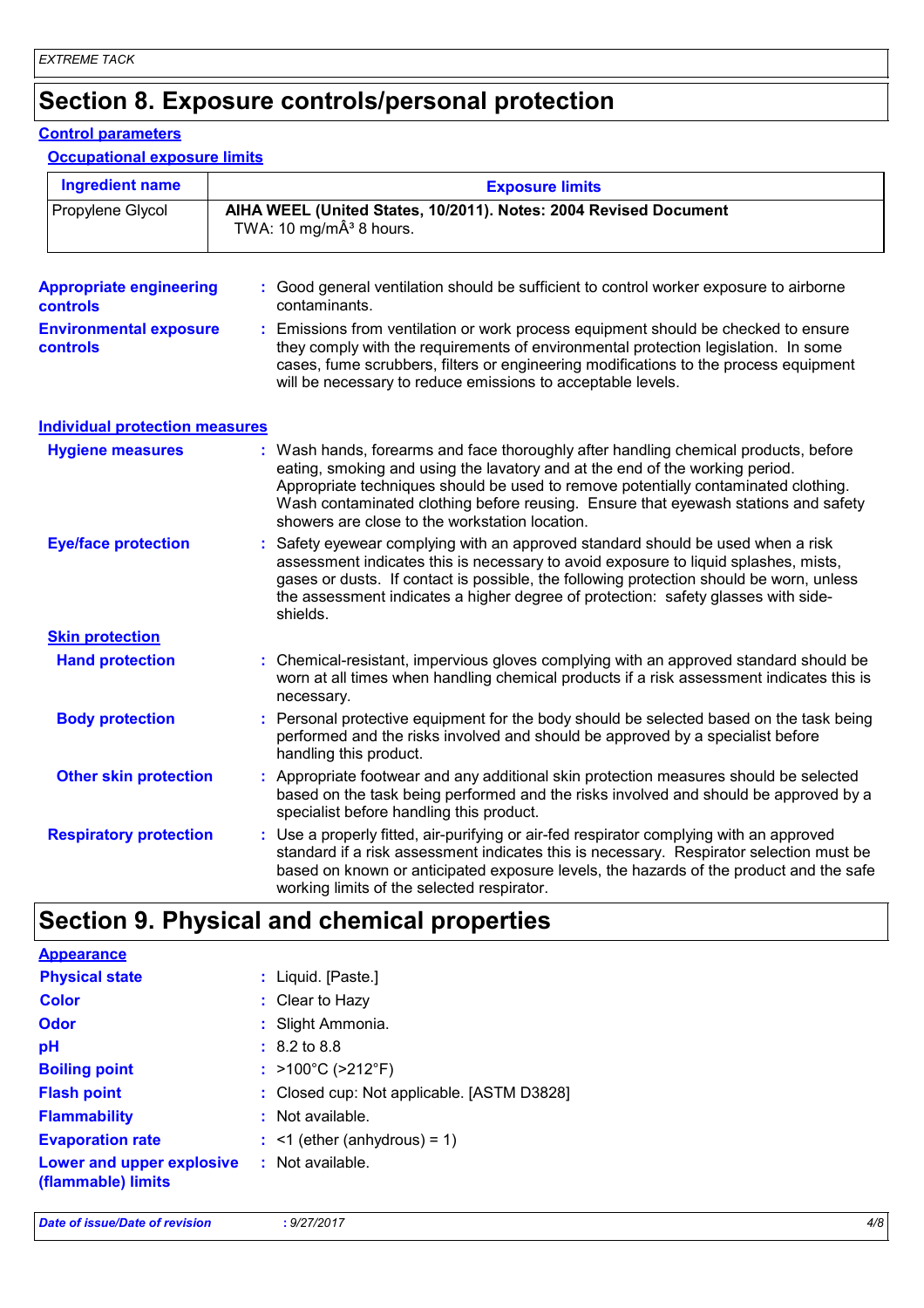# **Section 9. Physical and chemical properties**

| <b>Vapor pressure</b>   | $:$ Not available.                                  |
|-------------------------|-----------------------------------------------------|
| <b>Vapor density</b>    | : $>1$ [Air = 1]                                    |
| <b>Specific gravity</b> | : 1.02                                              |
| <b>Solubility</b>       | : Easily soluble in the following materials: water. |
| VOC(wt%)                | $: 3.28292\%$                                       |
| <b>Viscosity</b>        | : Not available.                                    |

# **Section 10. Stability and reactivity**

| : No specific test data related to reactivity available for this product or its ingredients.            |
|---------------------------------------------------------------------------------------------------------|
| : The product is stable.                                                                                |
| : Under normal conditions of storage and use, hazardous reactions will not occur.                       |
| : No specific data.                                                                                     |
| : No specific data.                                                                                     |
| Under normal conditions of storage and use, hazardous decomposition products should<br>not be produced. |
|                                                                                                         |

# **Section 11. Toxicological information**

#### **Information on toxicological effects**

#### **Acute toxicity**

| <b>Product/ingredient name</b> | Result                    | <b>Species</b> | <b>Dose</b>                          | <b>Exposure</b> |
|--------------------------------|---------------------------|----------------|--------------------------------------|-----------------|
| Propylene Glycol               | ILD50 Dermal<br>LD50 Oral | Rabbit<br>Rat  | $ 20800 \text{ mg/kg} $<br>$20$ g/kg |                 |

#### **Irritation/Corrosion**

| <b>Product/ingredient name</b> | <b>Result</b>            | <b>Species</b> | <b>Score</b>                 | <b>Exposure</b>        | <b>Observation</b>           |
|--------------------------------|--------------------------|----------------|------------------------------|------------------------|------------------------------|
| Propylene Glycol               | Eyes - Mild irritant     | Rabbit         |                              | 24 hours 500           | $\qquad \qquad \blacksquare$ |
|                                |                          |                |                              | milligrams             |                              |
|                                | Eyes - Mild irritant     | Rabbit         |                              | 100                    | $\overline{\phantom{a}}$     |
|                                |                          |                |                              | milligrams             |                              |
|                                | Skin - Moderate irritant | Child          |                              | 96 hours 30<br>Percent | $\overline{\phantom{a}}$     |
|                                |                          |                |                              | continuous             |                              |
|                                | Skin - Mild irritant     | Human          |                              | 168 hours              | $\overline{\phantom{a}}$     |
|                                |                          |                |                              | 500                    |                              |
|                                |                          |                |                              | milligrams             |                              |
|                                | Skin - Moderate irritant | Human          |                              | 72 hours 104           |                              |
|                                |                          |                |                              | milligrams             |                              |
|                                |                          |                |                              | Intermittent           |                              |
|                                | Skin - Mild irritant     | Woman          | $\qquad \qquad \blacksquare$ | 96 hours 30            | $\overline{\phantom{a}}$     |
|                                |                          |                |                              | Percent                |                              |

#### **Sensitization**

Not available.

#### **Mutagenicity**

Not available.

#### **Carcinogenicity**

Not available.

#### **Reproductive toxicity**

Not available.

#### **Teratogenicity**

*Date of issue/Date of revision* **:** *9/27/2017 5/8*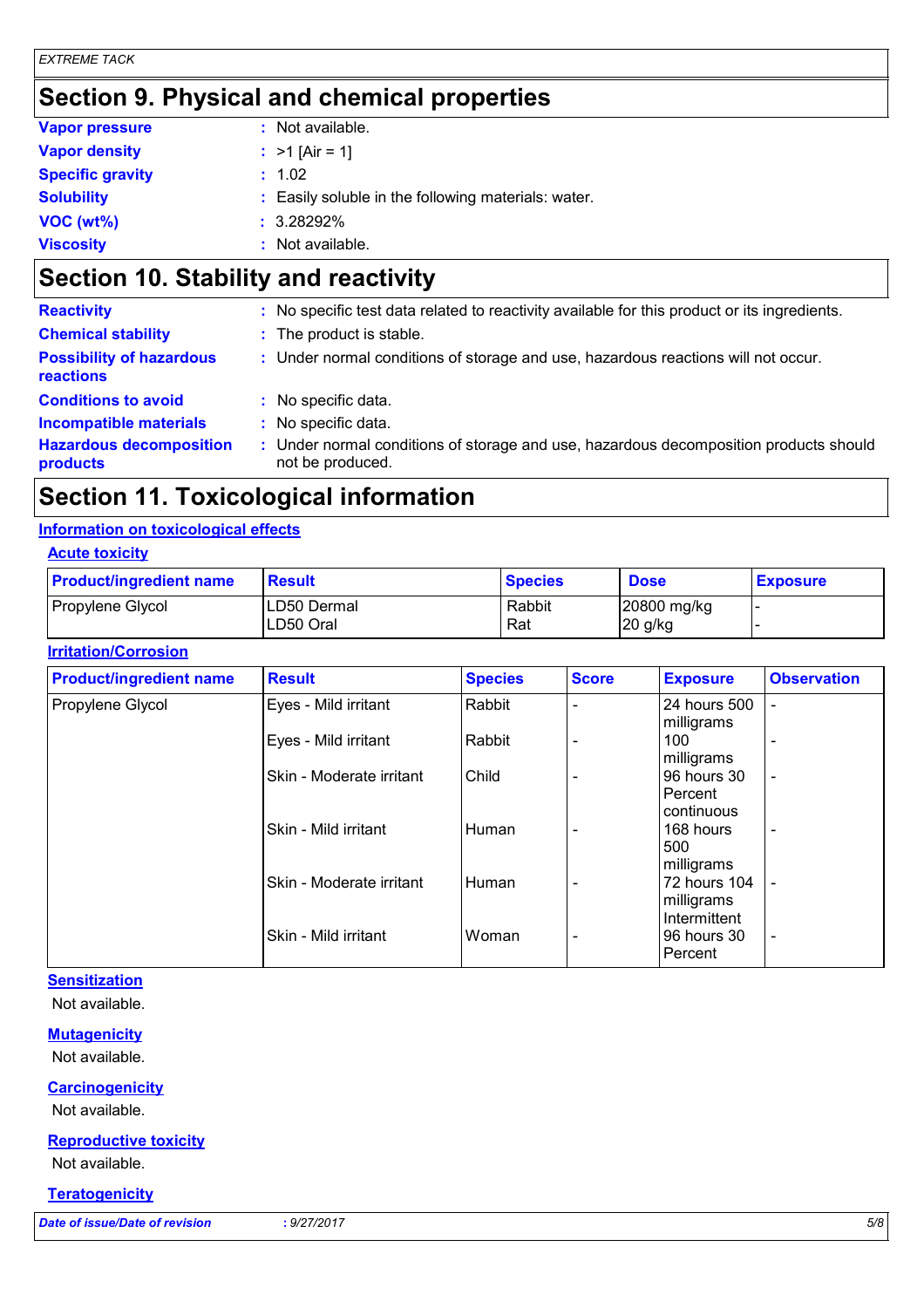# **Section 11. Toxicological information**

#### Not available.

|  |  |  | Specific target organ toxicity (single exposure) |
|--|--|--|--------------------------------------------------|
|--|--|--|--------------------------------------------------|

Not available.

### **Specific target organ toxicity (repeated exposure)**

Not available.

#### **Aspiration hazard**

Not available.

| Information on the likely | : Routes of entry anticipated: Dermal, Inhalation. |
|---------------------------|----------------------------------------------------|
| routes of exposure        |                                                    |

#### **Potential chronic health effects**

Not available.

| <b>General</b>               | : No known significant effects or critical hazards. |
|------------------------------|-----------------------------------------------------|
| <b>Carcinogenicity</b>       | : No known significant effects or critical hazards. |
| <b>Mutagenicity</b>          | : No known significant effects or critical hazards. |
| <b>Teratogenicity</b>        | : No known significant effects or critical hazards. |
| <b>Developmental effects</b> | : No known significant effects or critical hazards. |
| <b>Fertility effects</b>     | : No known significant effects or critical hazards. |

#### **Numerical measures of toxicity**

Not available. **Acute toxicity estimates**

### **Section 12. Ecological information**

| <b>Toxicity</b>                |                                                                          |                                                                |                        |  |
|--------------------------------|--------------------------------------------------------------------------|----------------------------------------------------------------|------------------------|--|
| <b>Product/ingredient name</b> | <b>Result</b>                                                            | <b>Species</b>                                                 | <b>Exposure</b>        |  |
| Propylene Glycol               | Acute EC50 >1000 mg/l Fresh water<br>Acute LC50 1020000 µg/l Fresh water | Daphnia - Daphnia magna<br>Crustaceans - Ceriodaphnia<br>dubia | 148 hours<br>148 hours |  |
|                                | Acute LC50 710000 µg/l Fresh water                                       | Fish - Pimephales promelas                                     | 196 hours              |  |

#### **Persistence and degradability**

Not available.

**Other adverse effects** : No known significant effects or critical hazards.

# **Section 13. Disposal considerations**

| <b>Disposal methods</b>        | : The generation of waste should be avoided or minimized wherever possible. Disposal<br>of this product, solutions and any by-products should at all times comply with the<br>requirements of environmental protection and waste disposal legislation and any<br>regional local authority requirements. Dispose of surplus and non-recyclable products<br>via a licensed waste disposal contractor. Waste should not be disposed of untreated to<br>the sewer unless fully compliant with the requirements of all authorities with jurisdiction.<br>Waste packaging should be recycled. Incineration or landfill should only be considered<br>when recycling is not feasible. This material and its container must be disposed of in a |  |
|--------------------------------|----------------------------------------------------------------------------------------------------------------------------------------------------------------------------------------------------------------------------------------------------------------------------------------------------------------------------------------------------------------------------------------------------------------------------------------------------------------------------------------------------------------------------------------------------------------------------------------------------------------------------------------------------------------------------------------------------------------------------------------|--|
| Date of issue/Date of revision | 6/8<br>: 9/27/2017                                                                                                                                                                                                                                                                                                                                                                                                                                                                                                                                                                                                                                                                                                                     |  |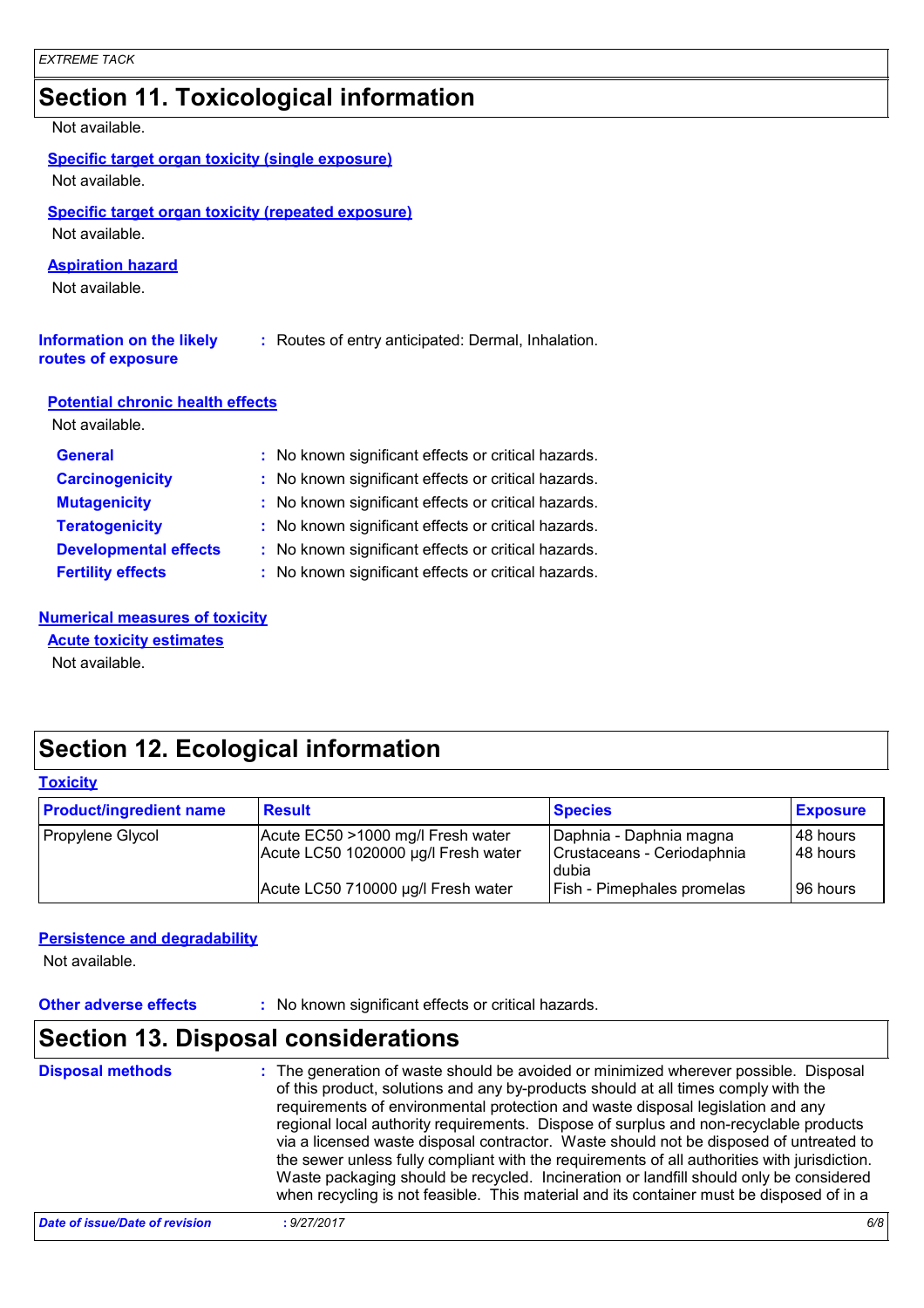### **Section 13. Disposal considerations**

safe way. Empty containers or liners may retain some product residues. Avoid dispersal of spilled material and runoff and contact with soil, waterways, drains and sewers.

### **Section 14. Transport information**

|                                                       | <b>DOT Classification</b> | <b>TDG Classification</b> | <b>IMDG</b>              | <b>IATA</b>    |
|-------------------------------------------------------|---------------------------|---------------------------|--------------------------|----------------|
| <b>UN number</b>                                      | Not regulated.            | Not regulated.            | Not regulated.           | Not regulated. |
| <b>UN proper</b><br>shipping name                     | -                         | $\overline{\phantom{a}}$  | $\overline{\phantom{a}}$ |                |
| <b>Transport</b><br>hazard class<br>(e <sub>s</sub> ) |                           | $\overline{\phantom{a}}$  | $\overline{\phantom{a}}$ |                |
| <b>Packing group</b>                                  | -                         | $\overline{\phantom{0}}$  | -                        | ۰              |
| <b>Environmental</b><br><b>hazards</b>                | No.                       | No.                       | No.                      | No.            |
| <b>Additional</b><br><b>Information</b>               | Not available.            | Not available.            |                          | Not available. |

**Special precautions for user** : Transport within user's premises: always transport in closed containers that are upright and secure. Ensure that persons transporting the product know what to do in the event of an accident or spillage.

### **Section 15. Regulatory information**

**U.S. Federal regulations : United States inventory (TSCA 8b)**: All components are listed or exempted. **SARA 311/312 Classification :** Not applicable.

#### **California Prop. 65**

**WARNING:** This product contains less than 0.1% of a chemical known to the State of California to cause cancer. **WARNING:** This product contains less than 1% of a chemical known to the State of California to cause birth defects or other reproductive harm.

| Ingredient name                       | <b>Cancer</b>                                                                                                                                                                                                                                                                                                                                                                        | <b>Reproductive</b> |  |
|---------------------------------------|--------------------------------------------------------------------------------------------------------------------------------------------------------------------------------------------------------------------------------------------------------------------------------------------------------------------------------------------------------------------------------------|---------------------|--|
| Styrene                               | Yes.                                                                                                                                                                                                                                                                                                                                                                                 | No.                 |  |
| Formaldehyde.                         | Yes.                                                                                                                                                                                                                                                                                                                                                                                 | No.                 |  |
| ethylene oxide                        | Yes.                                                                                                                                                                                                                                                                                                                                                                                 | Yes.                |  |
| <b>WHMIS (Canada)</b>                 | : Not controlled under WHMIS (Canada).                                                                                                                                                                                                                                                                                                                                               |                     |  |
| <b>Canada inventory</b>               | : All components are listed or exempted.                                                                                                                                                                                                                                                                                                                                             |                     |  |
| <b>International regulations</b>      |                                                                                                                                                                                                                                                                                                                                                                                      |                     |  |
| <b>International lists</b>            | : Australia inventory (AICS): Not determined.<br>China inventory (IECSC): Not determined.<br>Japan inventory: Not determined.<br>Korea inventory: Not determined.<br>Malaysia Inventory (EHS Register): Not determined.<br>New Zealand Inventory of Chemicals (NZIoC): Not determined.<br>Philippines inventory (PICCS): Not determined.<br>Taiwan inventory (CSNN): Not determined. |                     |  |
| <b>EU Inventory</b>                   | : Not determined.                                                                                                                                                                                                                                                                                                                                                                    |                     |  |
| <b>Date of issue/Date of revision</b> | : 9/27/2017                                                                                                                                                                                                                                                                                                                                                                          | 7/8                 |  |